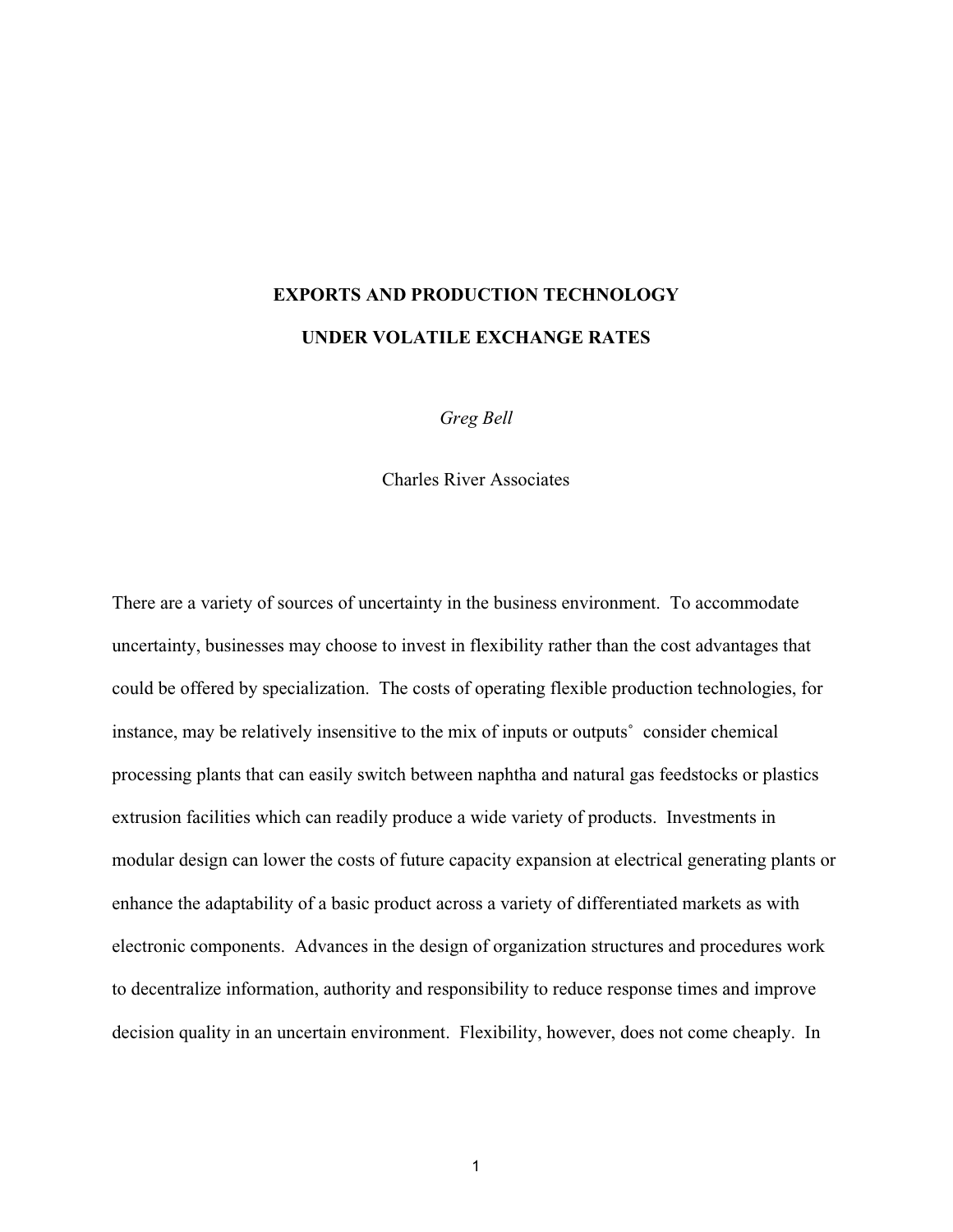each of the above instances additional costs are incurred to provide flexibility in a volatile environment as compared to specialization in a certain environment.<sup>1</sup>

Perhaps the simplest characterization of flexibility uses the average cost curve. Stigler (1939) initially relates flexibility to the curvature of the average cost function. Marschak and Nelson (1962), assuming quadratic costs, measure flexibility as the reciprocal of the second derivative of the average cost function. The less flexible the technology, the more steeply sloped the average cost curve, and hence the greater the cost penalty for deviating from the minimum efficient scale of production. Mills and Schumann (1985) relate flexibility to the elasticity of supply at the expected market price. Empirically they find an inverse relationship between firm size or capital intensity and sales variability, and between firm size and employment variability. Large, capitalintensive firms invest in specialized equipment which conveys a cost advantage over smaller rivals. To survive, smaller, less capital-intensive firms utilize proportionately more variable factors, such as labor. This difference in production technology allows the smaller firms to be more responsive to fluctuations in demand.

This paper investigates the link between the volatility of exchange rates and the production technology of exporting firms. I define a technology s flexibility, or dynamic leverage, as the ratio of sunk cost per unit of capacity to the marginal cost of production.<sup>2</sup> Highly specialized, inflexible technologies thus possess high dynamic leverage. Once sunk, these technologies tend to be very cost efficient˚ specialized investments in skills and equipment lead to low marginal

 $\frac{1}{1}$ <sup>1</sup>An alternative response to uncertainty is insulation. Caves, et al. (1979) consider the role of a firm's buffer stocks in volatile environments.

 $^2$ Dynamic leverage is to sunk costs as operating leverage is to fixed costs, both affect the value of a firm in a volatile environment. Refer to Edleson (1989).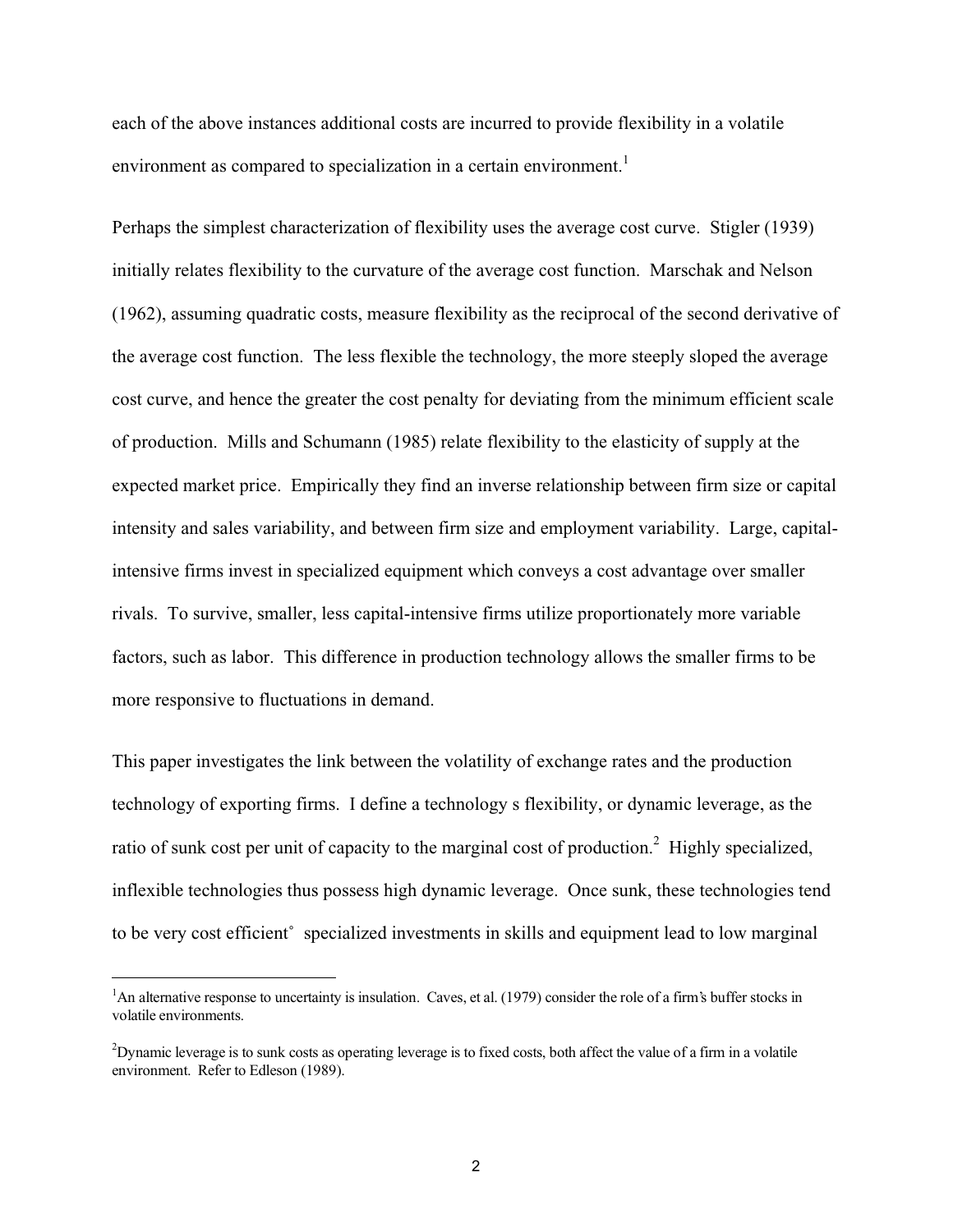operating costs. In an uncertain market, however, a firm may choose to be less specialized and invest in a more flexible technology capable of responding to volatility. The higher marginal operating costs of the more flexible technology are tolerated for a smaller sunk investment.<sup>3</sup>

This paper is divided into four sections. Section 1 sets out the basics of the model. Section 2 assumes that production technology is exogenously determined and considers the effect of exchange rate volatility on capacity and capacity utilization upon entry. I show that technologies with less dynamic leverage, a lower ratio of sunk costs to marginal operating costs, enter the export market with a larger scale and at a less favorable exchange rate than a technology with higher dynamic leverage. Section 3 considers the optimal choice of technology in an uncertain environment. I show that the more volatile the exchange rate, the smaller is the firm's investment in specialization and the lower is the chosen degree of dynamic leverage. Section 4 summarizes the findings and discusses some extensions to this line of research.

## **1 Basic Structure**

Consider a monopolist, based at Home, contemplating the construction of a facility to produce widgets for export to a Foreign market. $4$  Costs are denominated in Home Currency, HC, and revenues are denominated in Foreign Currency, FC. The real exchange rate, R, is the HC price of FC, R=HC/FC. The Foreign inverse demand curve is linear, P(Q)=a-bQ. The HC revenue from the sale of Q units in the Foreign market is thus RP(Q)Q.

 $\frac{1}{3}$ <sup>3</sup>I do not suppose that the more flexible technology requires a smaller initial investment, only that the sunk costs of the investment are smaller. Indeed, with the advent of flexible manufacturing systems, the increase in general skills required to be productive in a more flexible technology, and the development of more sophisticated organizational structures, a more flexible facility may well entail a larger initial investment than a more specialized facility.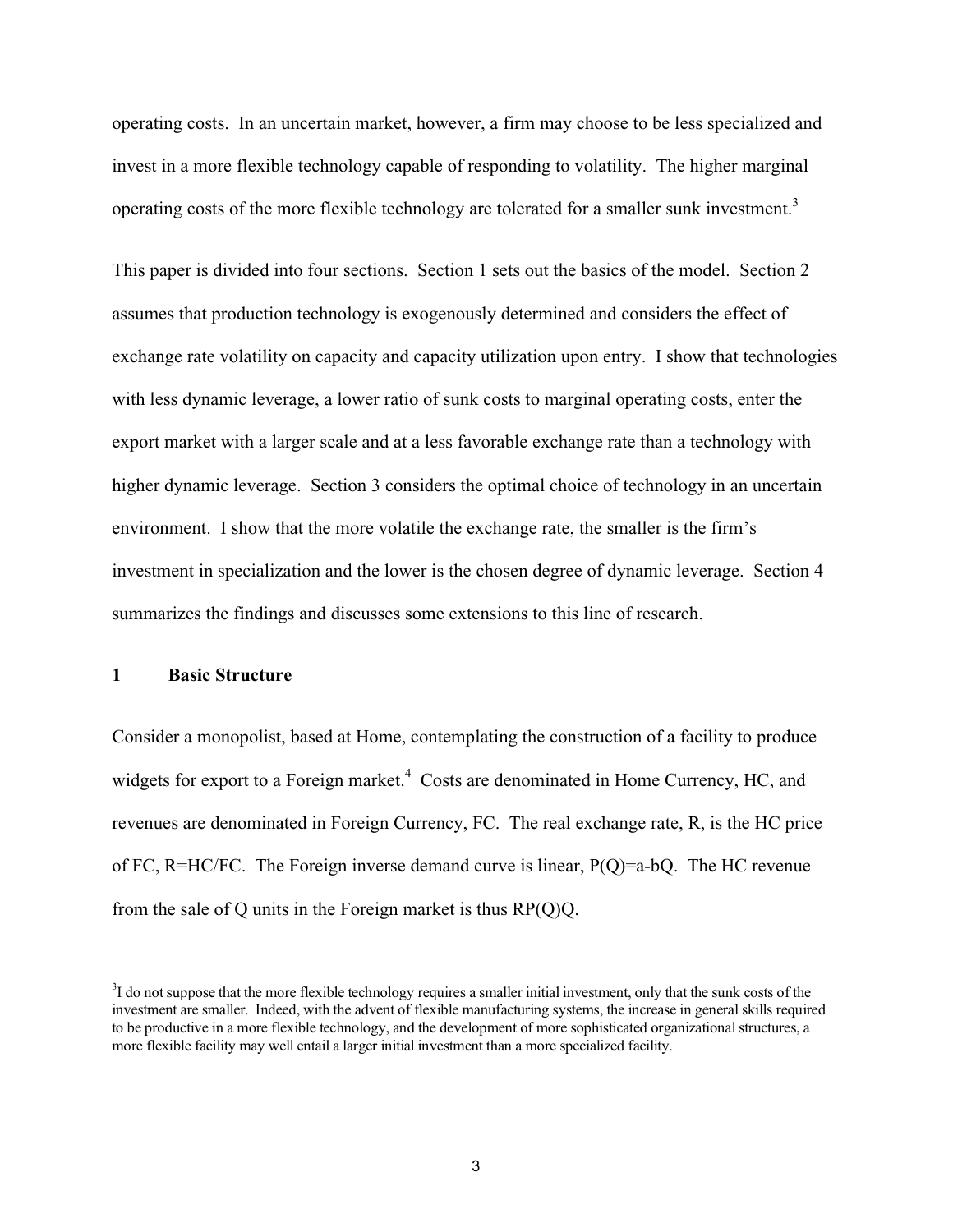The real exchange rate, R, is assumed to follow a geometric Brownian motion. The instantaneous percentage change in the exchange rate is given by the following expression:  $dR/R = \sigma dz$ <sup>5</sup>. The variance of the percentage change is  $\sigma$  and  $dz = \omega(t)dt$ , where  $\omega(t)$  is a serially uncorrelated standard normal random variable. The real exchange rate is the only stochastic parameter in the model.

The firm must decide when to build capacity, how much capacity to build, and, in Section 3, in which technology to invest. For simplicity, assume that plant construction is instantaneous upon the firm's decision to enter the Foreign market. Further, assume that once the firm has built capacity, K, there can be no adjustments to capacity; upgrades, reductions, and exit, are all not permitted. There is, however, flexibility in the scale of production. Given the capacity constraint, the firm determines the optimal quantity of widgets to produce and export each period as a function of the exchange rate. Neither the firm nor the consumer can accumulate inventory; widgets must be sold and consumed in the period produced.

### Figure 1

## Optimal Production with a Volatile Exchange Rate

 $\frac{1}{4}$  $<sup>4</sup>$  I require that the Home country have a monopoly on the supply of widgets; the analysis is invariant to the firm s</sup> status as a monopolist or Cournot oligopolist.

 $5$  To focus on the effect of volatility and render the analysis more tractable, I do not assume any drift term in the exchange rate. Future reference to a depreciation or appreciation in the HC implies only that R has moved above or below a particular level.

 $^6$ Issues regarding construction lags are analyzed in Majd and Pindyck (1987) and Teisberg (1988).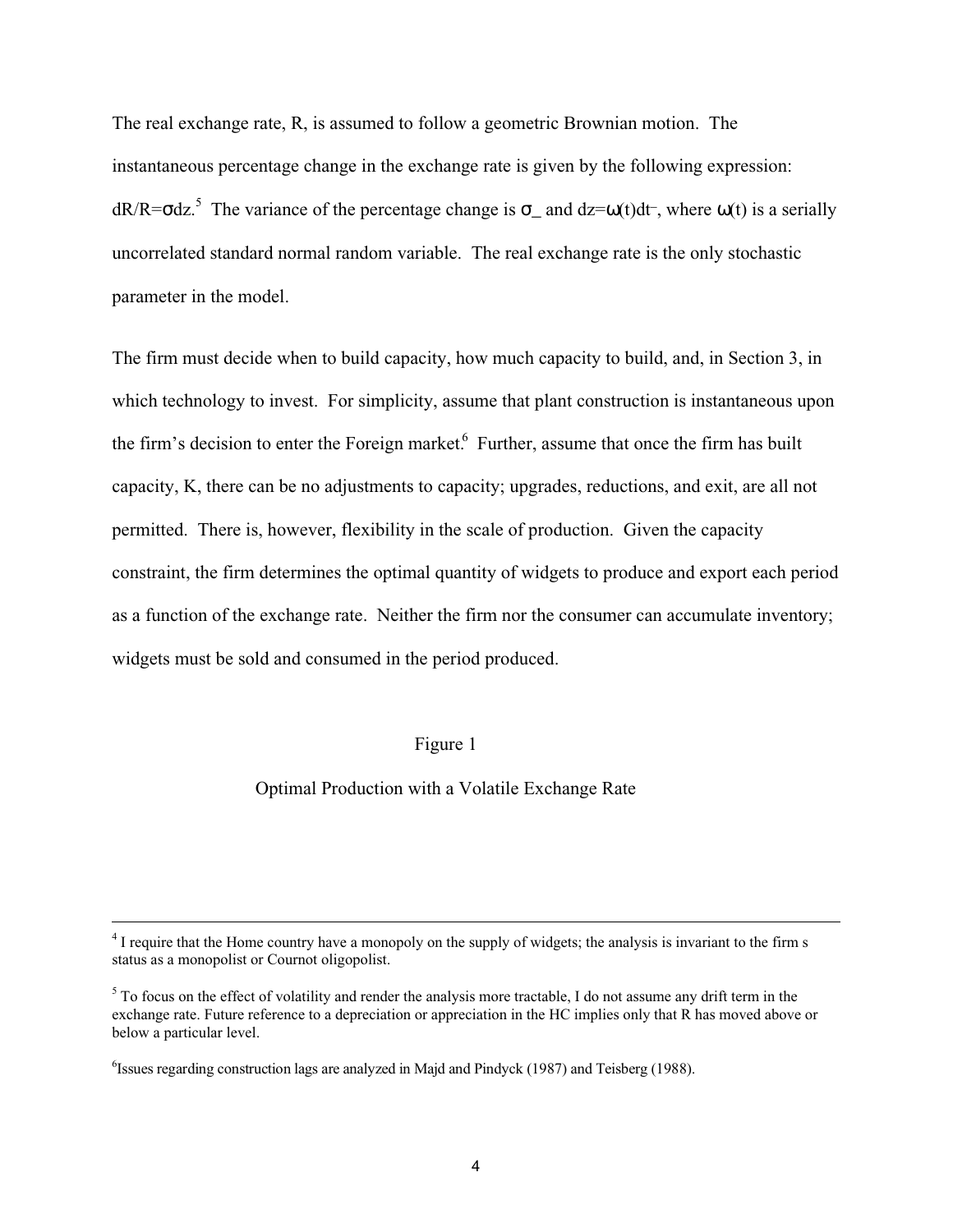

 $Q^*(R)$ . Changes in the exchange rate rotate the marginal revenue curve about the intercept on the Q axis. Optimal production is such that the marginal revenue, expressed in HC, is just equal to the marginal cost, MC, incurred in HC. The figure shows the HC marginal revenue curve under two particular exchange rates. At  $R(K) = MC/(a - 2bK)$ , the optimum production quantity is just equal to capacity,  $Q^*(R) = K$ . Depreciation of the HC,  $R > R(K)$ , would force production to be capacity constrained. At  $\dot{R} = MC/a$ , the optimum production quantity is 0. Appreciation of the HC,  $R < \dot{R}$ , would require the monopolist to remain inactive. For  $\dot{R}$  < R < R(K), the monopolist produces but is not capacity constrained. The optimal quantity in these instances is  $Q^*(R)=(Ra-MC)/(2Rb)$ .

## **2 Exogenous Technology**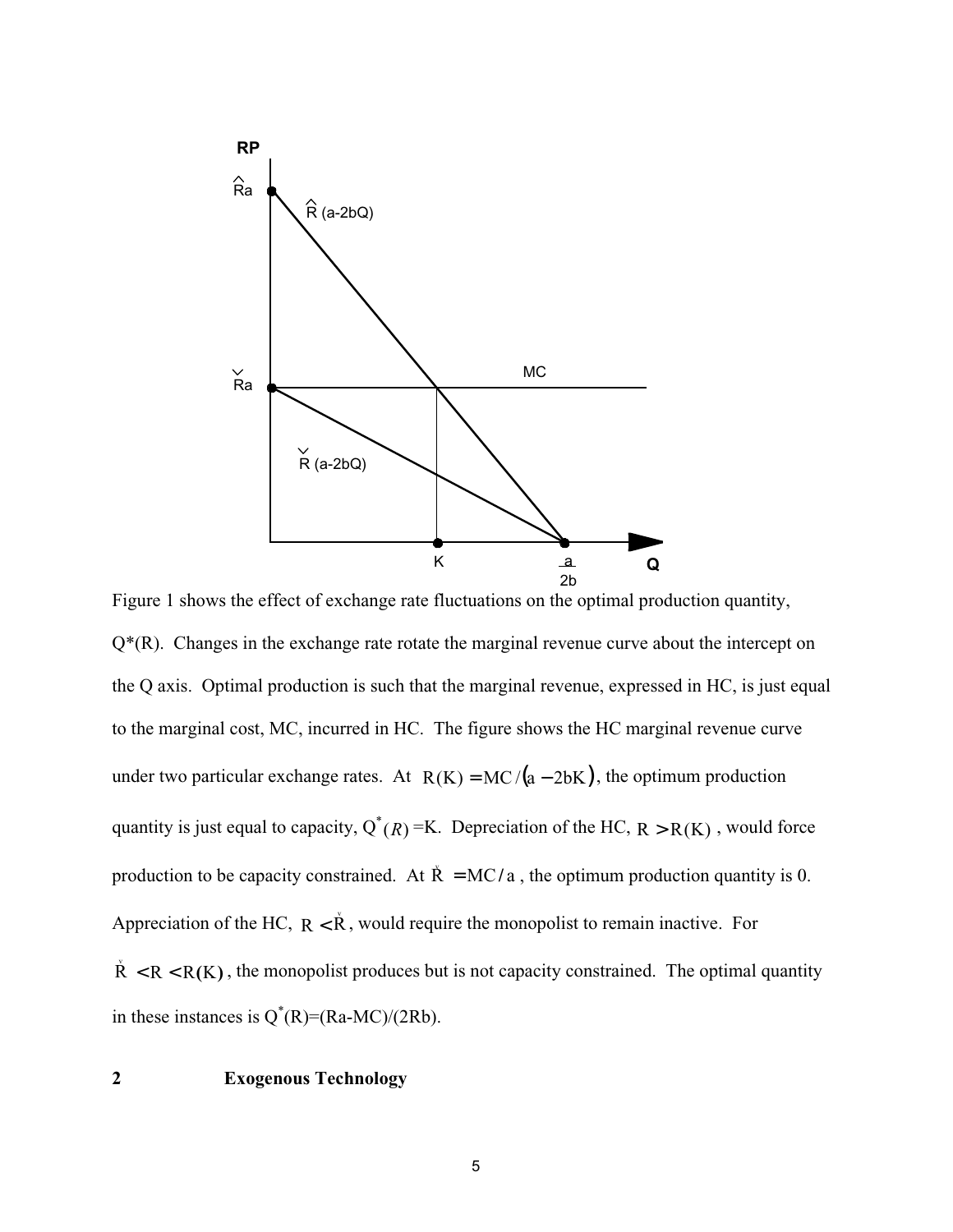This section assumes that technology is exogenously determined and parameterized by  $\gamma$ , measuring the sunk capital intensity of production, 0≤γ≤1. Production of each widget requires γ units of sunk capital and 1-γ units of labor. For  $\gamma=0$ , the costs of production are 100% variable. For  $\gamma$ =1, the costs of production are 100% sunk. The sunk cost per unit of infinitely lived capital is k, the discount rate is ρ. The variable cost per unit of direct labor is v. The per unit full cost of production, when operating at 100% of capacity, is  $\gamma$ pk+(1- $\gamma$ )v. To focus on the implications of dynamic leverage, assume that sunk capital and labor are equally efficient in production,  $\mathsf{pk}=\mathsf{v}$ .

The decision to enter the Foreign market depends upon the exchange rate at the time the opportunity to invest becomes available. This opportunity may arise due to a number of factors: the results of a research and development program, the reduction of barriers to trade, or the willingness of firm management to pursue international markets. Once the opportunity arises, the firm holds an option.<sup>7</sup> The firm may invest immediately, at the optimal capacity given the exchange rate, or wait and invest in greater capacity if the HC depreciates sufficiently. Immediate investment earns the firm instantaneous operating profits; waiting economizes on the expected cost of regret. The profit from immediate investment increases in R and the expected benefit from waiting decreases in R. Thus there exists some exchange rate,  $R^*(\sigma, \gamma)$ , where the firm is indifferent between immediate investment and waiting. At  $R^*(σ, γ)$ , the firm optimally invests capacity K<sup>\*</sup>( $\sigma$ , $\gamma$ ). If the opportunity to invest arises when R<R<sup>\*</sup>( $\sigma$ , $\gamma$ ), the firm waits until the HC depreciates to  $R^*(\sigma,\gamma)$  before investing  $K^*(\sigma,\gamma)$ . If the opportunity to invest arises when

 $\frac{1}{7}$  $T$ The option is assumed to be infinitely lived. There is no time limit on the investment opportunity, such as there might be if the option were due to a patent which would expire or an innovation which could be copied and entry pre-empted by a competitor.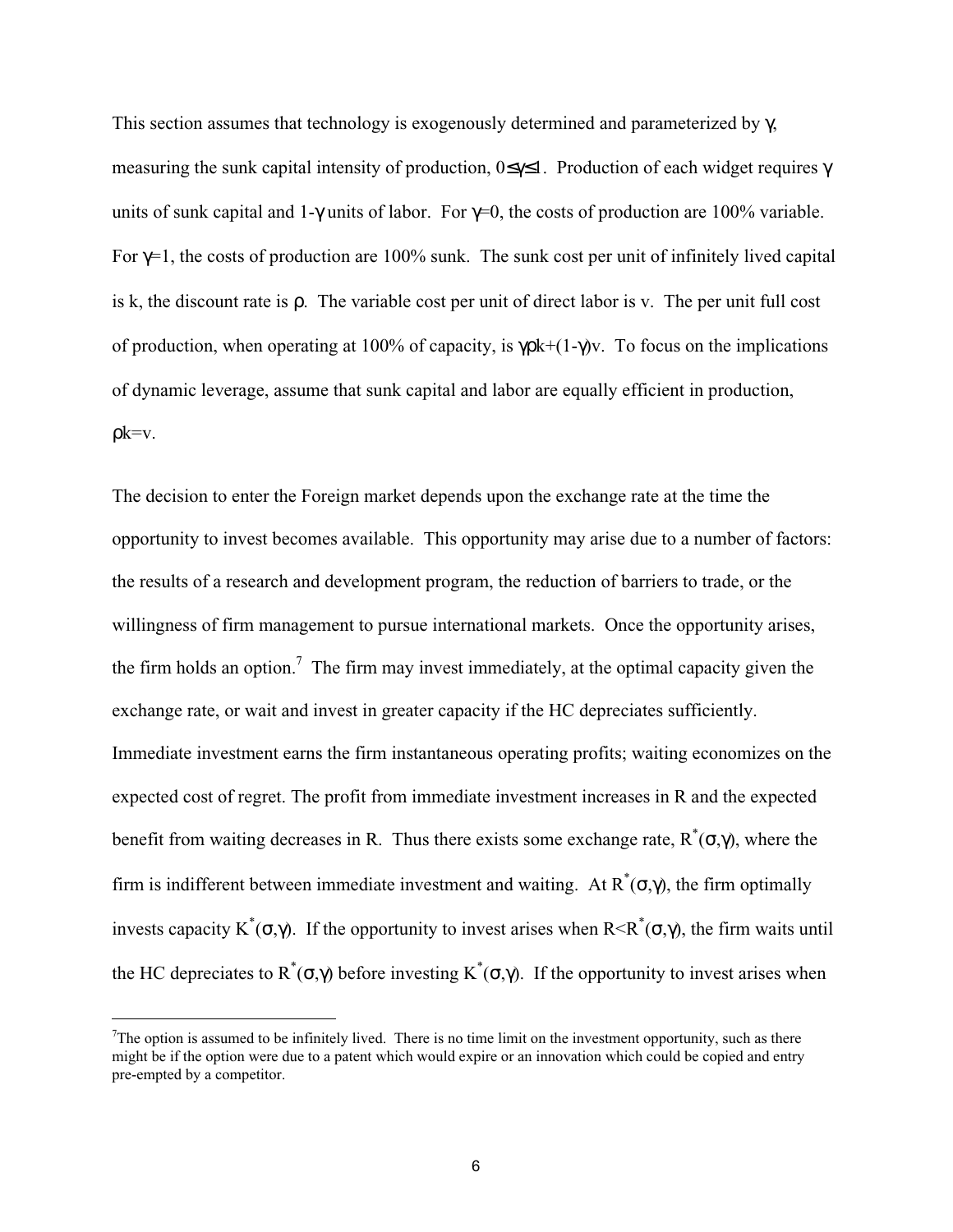R>R<sup>\*</sup>( $\sigma$ , $\gamma$ ), the firm invests immediately  $\widetilde{K}(R;\sigma,\gamma)$  >  $K^*(\sigma,\gamma)$ . The firm may not utilize all the capacity it builds at entry. The construction of unutilized, or excess, capacity represents the purchase of an option to produce widgets in the future, if the HC depreciates sufficiently. The greater the uncertainty and the lower the cost of sunk capacity, the more likely the firm will build excess capacity upon entry.<sup>8</sup>

Given σ and γ, the firm's problem is to determine the trigger point,  $(K^{\dagger};R^*)$ , and the schedule of capacity investments,  $\widetilde{K}(R;\sigma,\gamma)$ , for opportunities that arise at an exchange rate which exceeds the trigger level,  $R > R^*(\sigma, \gamma)$ . Much of the solution procedure follows Dixit (1989), except the addition of variable costs allows the firm to produce at less than 100% of capacity. For details refer to the Solution Appendix.

Comparative statics concerning the solution are straightforward. An increase in R raises the desired capacity at entry; the higher is R, the less likely is appreciation of the HC such that the firm would rationally choose to exercise its option to limit production. An increase in  $\sigma$  raises the value of the option to reduce production since it increases the likelihood that the HC will appreciate significantly in the future. Accordingly, the firm buys more capacity. An increase in γ reduces the marginal operating cost and thus lowers the exchange rate at which the firm chooses to constrain production. This lowers the value of the option to reduce production since it is less likely to be exercised. As a consequence, the firm invests in less capacity; more irreversible capacity is less valuable.

 $\frac{1}{8}$  ${}^8$ Investment in excess capacity does not require a drift term in the stochastic process governing demand. Pindyck's  $(1988)$  model does not yield a deliberate investment in excess capacity since the firm may freely add capacity in the future.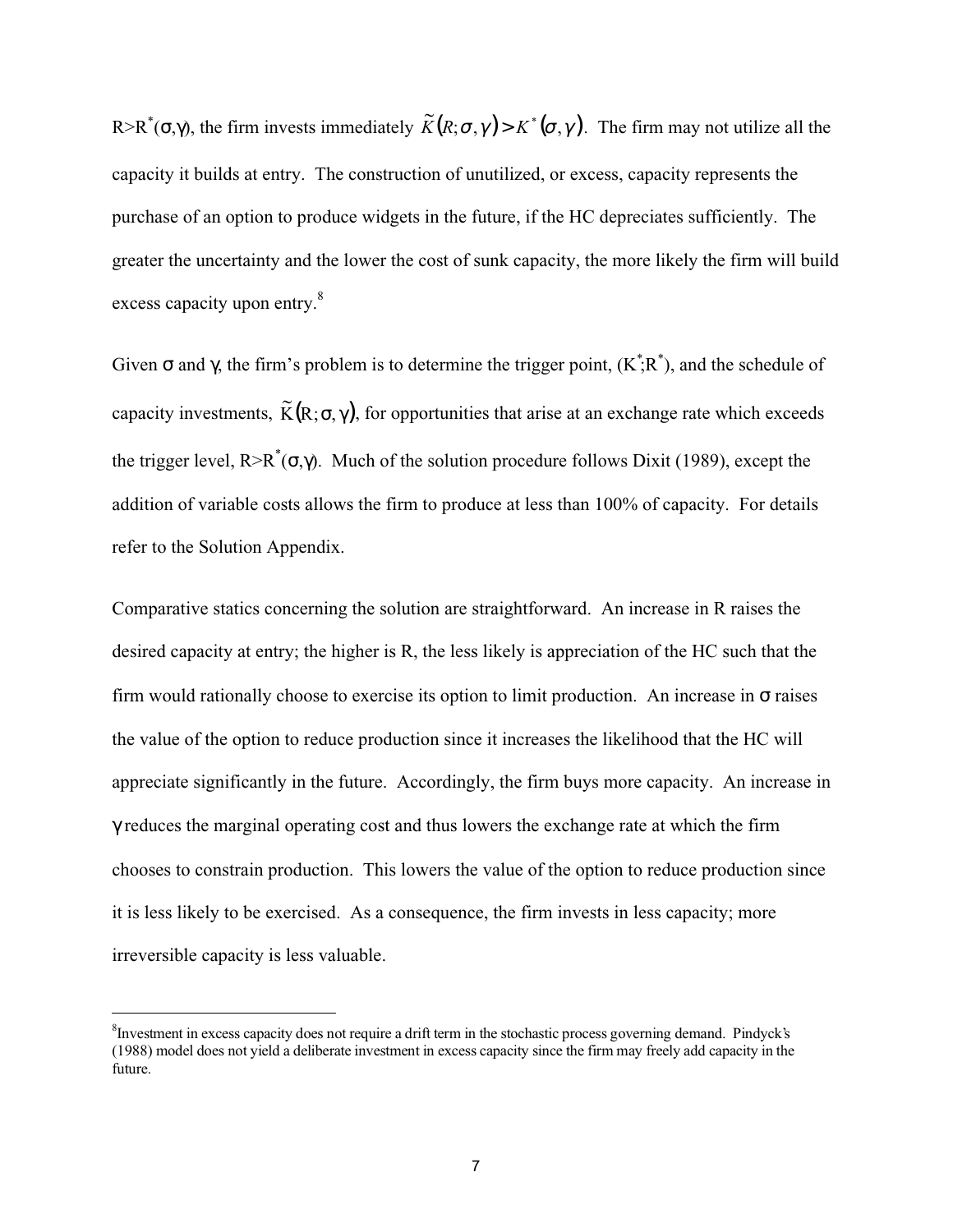The solutions for optimal capacity,  $\widetilde{K}(R;\sigma,\gamma)$  for  $R \geq R^*(\sigma,\gamma)$ , and the trigger point,  $(K^*;R^*)$ , must be determined numerically. In general, for  $R \geq R^*(\sigma, \gamma)$ , more capacity is built under conditions of exchange rate uncertainty than is built under conditions of certainty. The difference in capacity is due to the excess capacity which a firm operating under uncertainty might acquire and the value of the option to curtail production. As with all options, the value of the option to curtail production increases with a mean preserving increase in volatility, and consequently the difference in capacity, between operations based in regimes of exchange rate uncertainty and those based in regimes of certainty, increases. As the exchange rate at entry increases, however, the difference in capacity decreases. The likelihood of the HC appreciating sufficiently to encourage a reduction in production is reduced and thus the value of the option to reduce production declines.

An increase in  $\gamma$  also reduces the difference in capacity. The larger is  $\gamma$ , the greater is the sunk capital required per widget produced and the lower the marginal cost of production. This reduces the exchange rate at which production is curtailed,  $R_{\gamma}$  (K; $\gamma$ )<0. Consequently the value of the option to curtail output is reduced.

Figures 2 to 4 offer some insight regarding the optimal actions of the firm. Numerical results are graphed based upon the following parameter values:  $a=1$ ,  $b=0.1$ ,  $\rho=0.05$ ,  $k=10$ , and  $v=0.5$ . The general shapes of the graphs are not sensitive to the parameter values.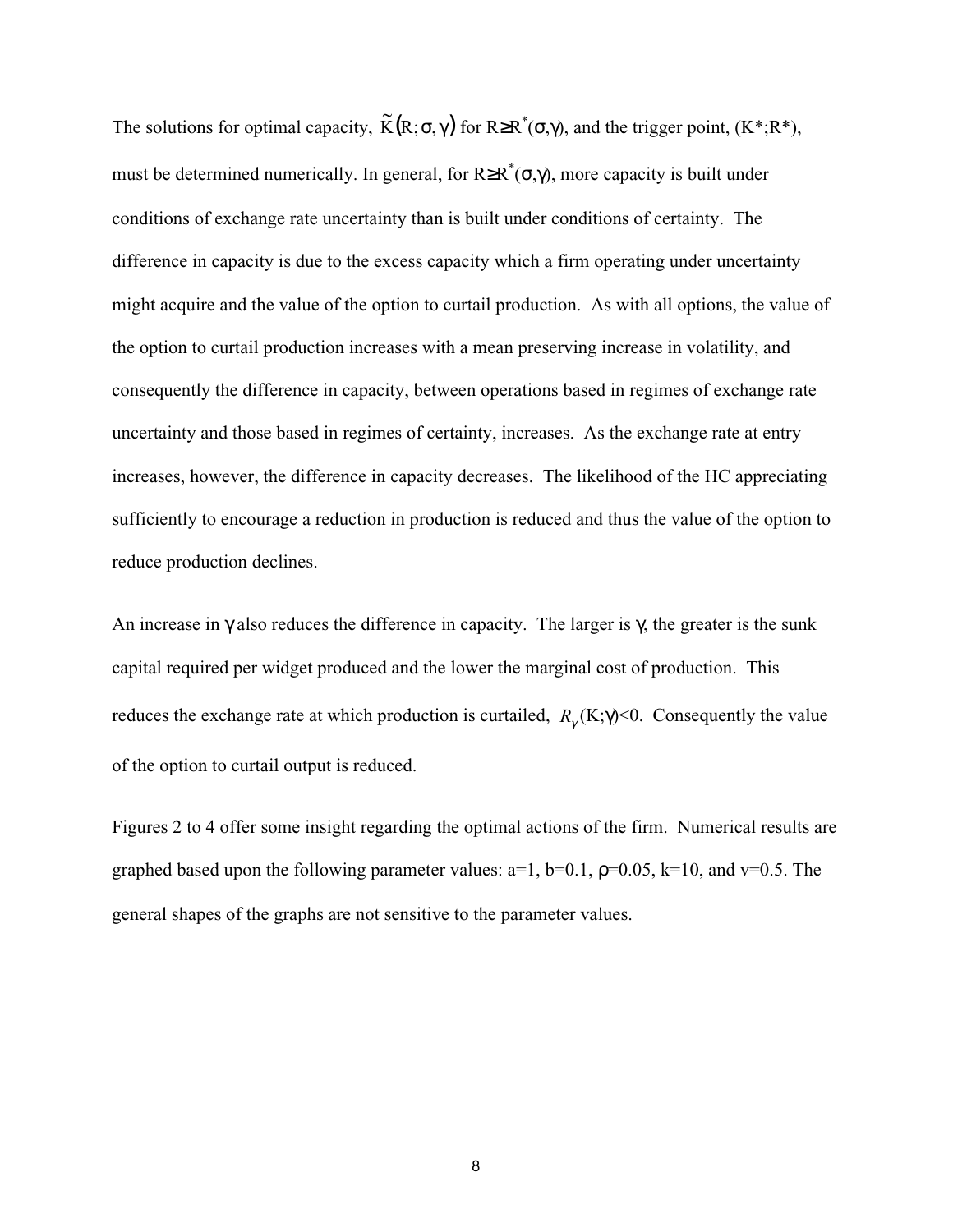

Figure 2 Exchange Rate Entry Trigger,  $R^*(\sigma, \gamma)$ 

Figure 2 plots the exchange rate which triggers entry with minimum scale as a function of volatility, for values of  $\gamma$  equal to 0.1, 0.5, and 0.9. Under conditions of certainty, the value of  $\gamma$ is irrelevant and the firm is willing to build capacity for any R≥0.5. As uncertainty increases,  $R^*(\sigma, \gamma)$  increases. The more sunk capital intensive is the technology, the faster is the rate of increase for R<sup>\*</sup>(σ,γ). For σ=0.4, a firm which would have only 10% of its costs sunk in capacity investments is willing to build for any R≥1.39. A firm which would have 90% of its costs sunk in capacity investments, is not willing to build until R rises to at least 2.75.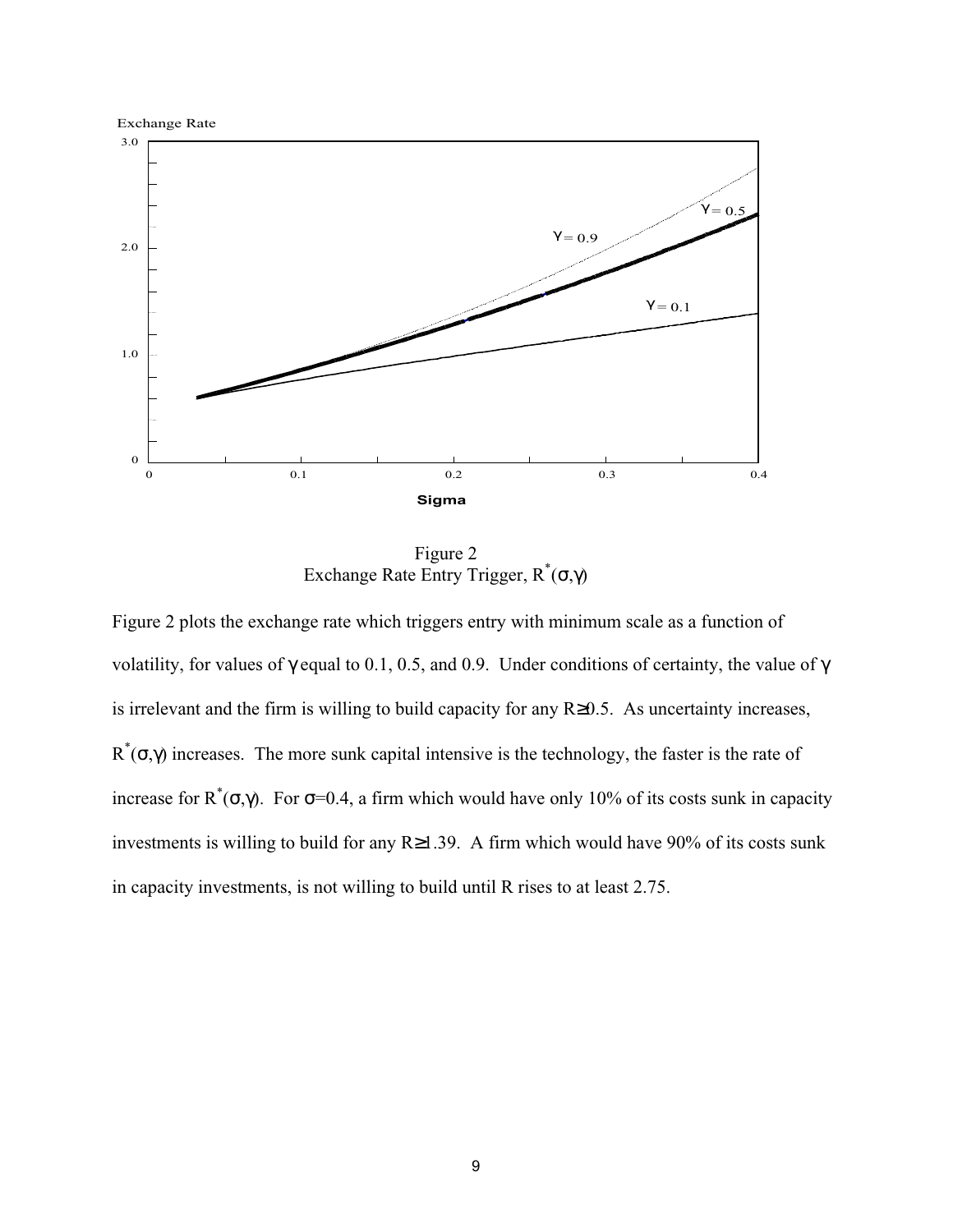

Figure 3 plots the minimum scale as a function of volatility, for values of  $\gamma$  equal to 0.1 and 0.9. As uncertainty rises, minimum scale increases, initially at a faster rate for the less sunk capital intensive technology. For  $\sigma$ =0.4 and  $\gamma$ =0.1, the trigger point,  $(K^*; R^*)$  is (4.46;1.39); for  $\sigma$ =0.4 and  $\gamma$ =0.9, the trigger point is (4.11;2.75). The more flexible technology enters the market at a lower exchange rate and with greater capacity.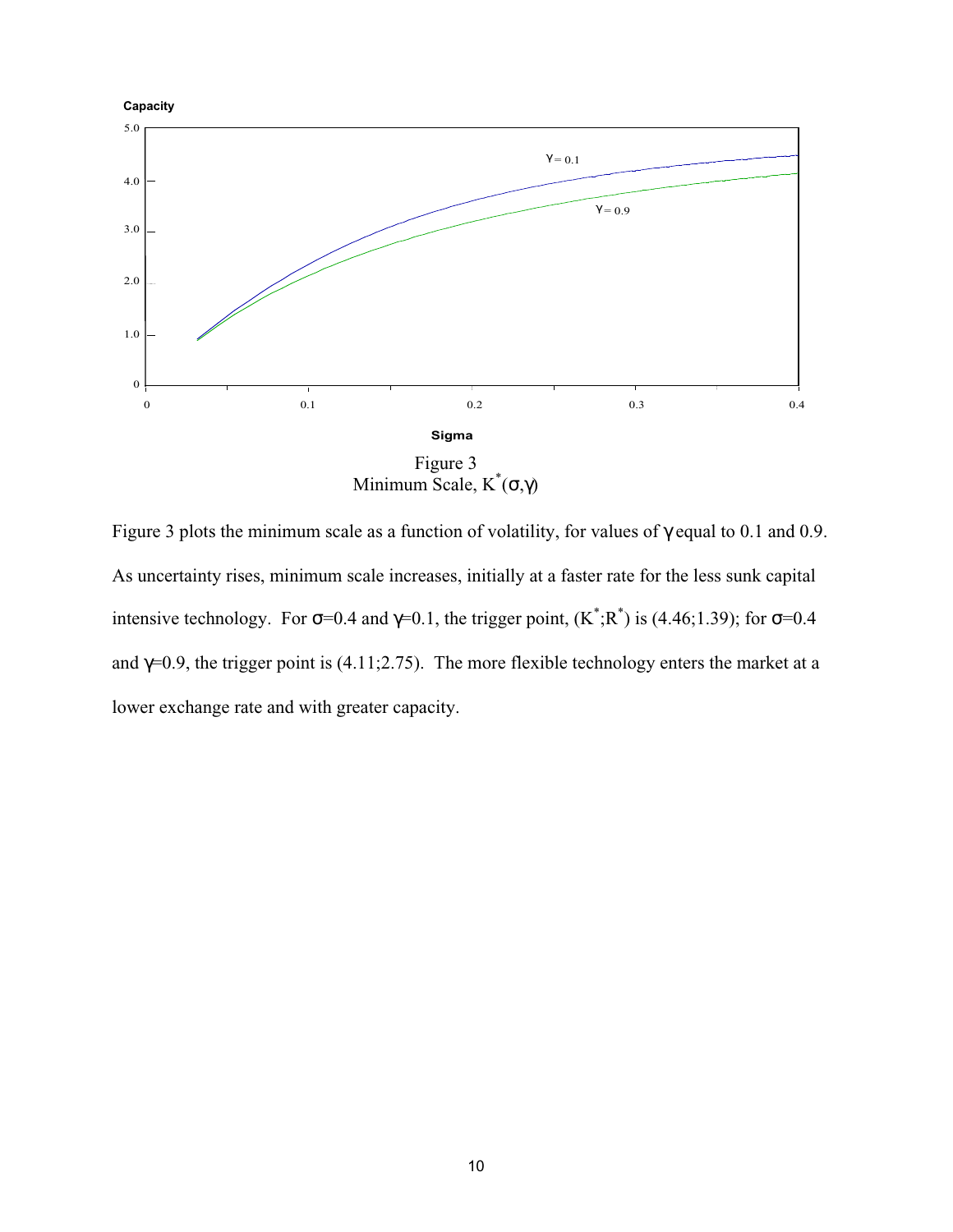

Capacity Utilization upon Entry, γ=0.1

Finally, Figure 4 plots capacity utilization, at the trigger point for  $\gamma=0.1$ , as a function of volatility. For more sunk capital intensive technologies, γ equal to 0.5 and 0.9, capacity utilization upon entry is always 100%. For  $\gamma=0.1$ , capacity utilization is 100% from  $\sigma=0$  to  $σ=0.07$ ; thereafter, as volatility continues to rise, capacity utilization drops to 74% around  $σ=0.3$ . Beyond this point, capacity utilization begins to increase with  $\sigma$  since the increase in minimum scale,  $K^*(\sigma,\gamma)$ , is less than the increase in the optimal quantity of production,  $Q^*(R^*)$ .

Providing capacity with some salvage value and thus permitting the firm an option to exit has little qualitative effect on the results discussed above. The greater the required return on recoverable investments in capital and the lower the volatility of the exchange rate, the higher the R, call it RL, at which the option to exit would be exercised. There would be three possible scenarios: the firm could exit at some exchange rate below that at which it becomes inactive,  $R_{\rm L}(K;\sigma,\gamma)$ <  $\dot{R}(\gamma)$ ; the firm could exit before it would choose to halt production,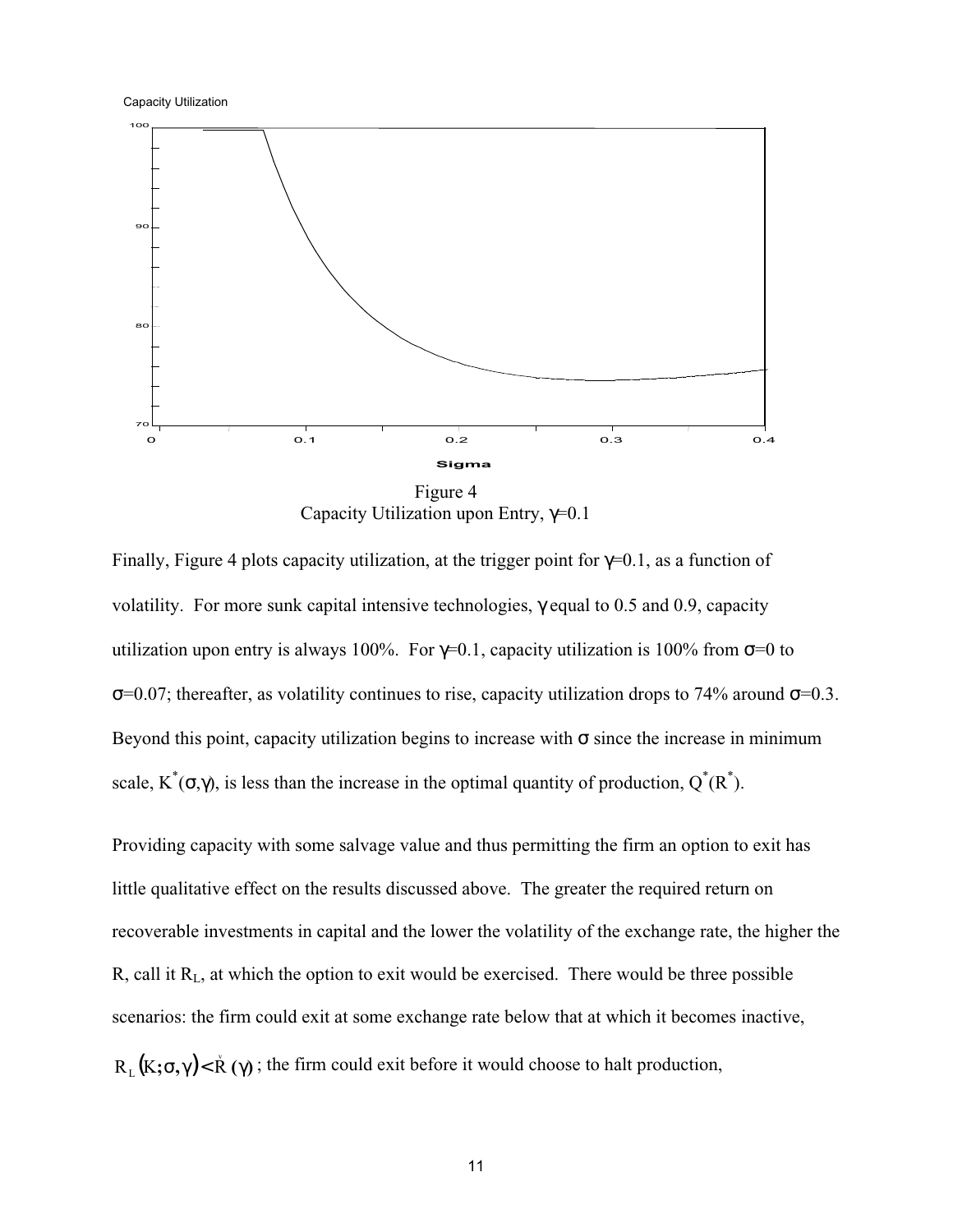$\dot{R}$  (γ) < R<sub>L</sub>(K;σ,γ)< R(K;γ); or the firm could exit even before it would choose to curtail production,  $R_1(K;\sigma,\gamma) > R(K;\gamma)$ . In any event, the presence of the option to exit raises the option value of capacity in place, by raising the value of the firm's opportunities in the event of a HC appreciation. Consequently, for all  $\sigma$  and  $\gamma$  greater than 0, the presence of an option to exit reduces the exchange rate which triggers investment in minimum capacity and increases the capacity invested at each value for R above the trigger point.

Permitting the firm more than one opportunity to build capacity would have the opposite effect on the capacity invested. The exercise price of the option to build would exceed the marginal cost of capacity due to the presence of capacity adjustment costs. Nevertheless, the existence of additional options to build permits the firm to expand capacity if the HC depreciates sufficiently; accordingly, initial investment is curtailed to conserve on the cost of regret.<sup>9</sup> Of course, permitting the firm the additional option of downsizing, as opposed to wholesale exit, works to mitigate the effects of options to add capacity.

The principal results of Section 2 are not surprising. The more sunk capital intensive a technology, the greater the exchange rate triggering entry with minimum scale and the smaller the investment in sunk costs. One would therefore expect export oriented investments to be made in more labor intensive technologies when the HC is volatile and appreciating. Once investments are made, sunk capital intensive industries produce output that is relatively inelastic with respect to changes in the exchange rate.

<sup>-&</sup>lt;br>9  $^9$ Pind yck (1988) presents a model of costless capacity adjustment. He finds that uncertainty reduces investment levels below those which would obtain in an environment of certainty.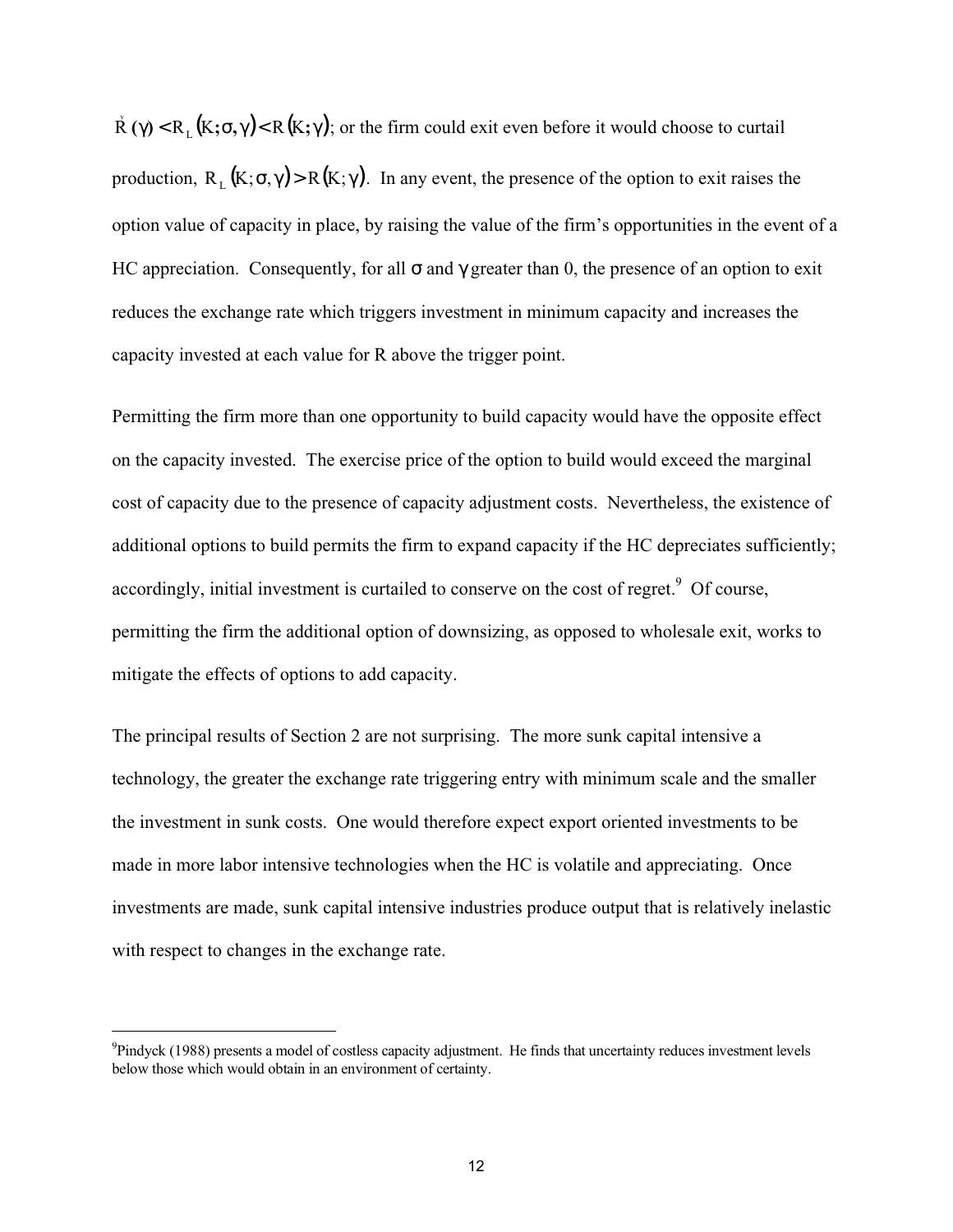### **3 Endogenous Technology**

This section considers the choice of an optimal technology to produce exports in an environment of volatile exchange rates. The circumstances are similar to those which prevailed in Section 2. A monopolist based at Home is contemplating the construction of a facility to manufacture products designed for the Foreign market. The technology of production, however, is not predetermined. The firm can choose to invest in flexibility, opting for capital less specialized and less sunk, in exchange for higher labor costs.<sup>10</sup> The degree of dynamic leverage becomes a choice variable.

This section continues to use  $\gamma$  to parameterize technology. One unit of capital and  $\lambda$  units of labor are required to produce one widget each period. The parameter  $\lambda$  is used to characterize the relative productivity of labor, a lower value of  $\lambda$  corresponds to more productive labor. The cost of each unit of infinitely lived capital is  $e^{\gamma}$ , the associated labor cost per unit of production is  $\lambda e^{1-\gamma}$ . More specialized capital, corresponding to a higher value for γ, is more expensive but is combined with less costly labor to produce each widget. More specialized capital also offers the firm less flexibility; supply is less elastic with respect to changes in the exchange rate.

Initially consider the problem of the firm operating under expectations of certain future exchange rates. To choose the optimal scale and technology of investment,  $\overline{K}$  and  $\overline{\gamma}$ , the firm solves the following maximization problem:

$$
\max_{K,\gamma} R(a-bK)K - \lambda e^{1-\gamma}K - \rho e^{\gamma}K
$$
 (1)

 $10$ This issue was suggested in Dixit (1989).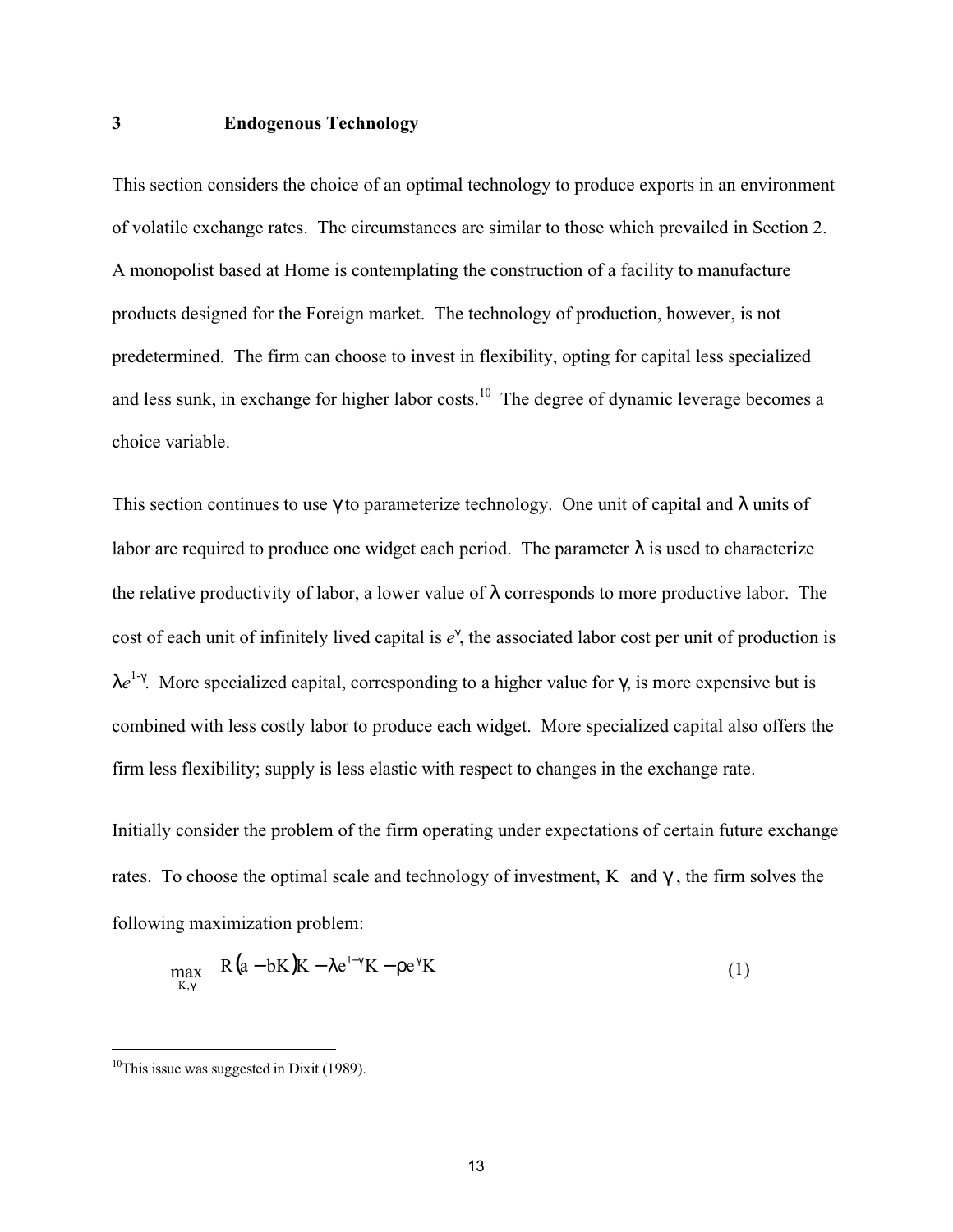The standard first order conditions lead to the following solutions for optimal scale and technology:

$$
\overline{K} = \frac{Ra - \rho e^{\gamma} - \lambda e^{1-\gamma}}{2Rb}
$$
\n
$$
\overline{\gamma} = \frac{1 + \ln \lambda - \ln \rho}{2}
$$
\n(2)

Note that while optimal scale is a function of the exchange rate, optimal technology is only a function of the relative efficiency of capital and labor.<sup>11</sup> For  $\rho = \lambda$ , capital and labor are equally efficient;  $\bar{y} = 0.5$ , and dynamic leverage, the ratio of sunk costs to marginal production costs, is 1. The less efficient is labor, the higher is  $\overline{\gamma}$  and the greater is dynamic leverage.

Now I introduce volatility to the exchange rate process. Once the opportunity to export to the Foreign market becomes available, the firm must choose between investing immediately and waiting. At each value for R the firm may invest immediately, with the optimal scale and related technology,  $\widetilde{K}(R;\sigma,\lambda)$  and  $\widetilde{\gamma}(R;\sigma,\lambda)$  , or choose to wait and invest in a larger scale and a less flexible, lower cost technology once the HC depreciates sufficiently. Again a trigger point exists,  $(K^*, \gamma^*, R^*)$ , such that if the investment opportunity arises for R<R<sup>\*</sup>( $\sigma$ , $\lambda$ ), the firm optimally chooses to wait until the HC depreciates to  $R^*(\sigma,\lambda)$ . If, however, the opportunity to invest arises at R≥R<sup>\*</sup>( $\sigma$ , $\lambda$ ), then the firm invests immediately with capacity

 $\widetilde{K}(R;\sigma,\lambda) \ge K^*(\sigma,\lambda)$  and technology  $\widetilde{\gamma}(R;\sigma,\lambda) \ge \gamma^*(R;\sigma,\lambda)$ . Where technology is a choice parameter, the firm does not choose to enter the market with unutilized or excess capacity.

<sup>&</sup>lt;sup>11</sup>In this case optimal technology is independent of scale. More realistically,  $\lambda$  could be an increasing function of K, so that larger scale facilities are more capital intensive.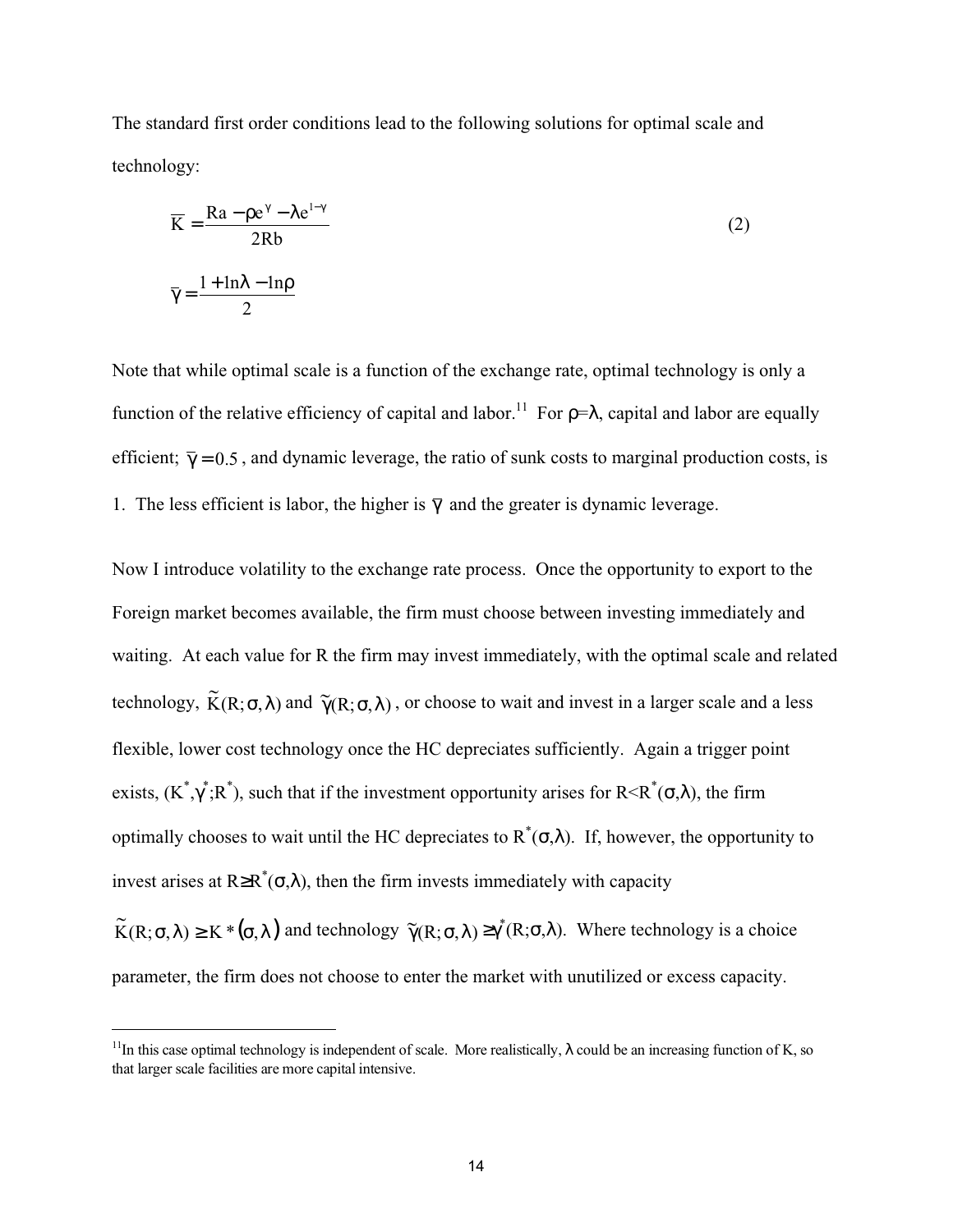Lowering γ slightly raises the marginal cost of production such that the firm optimally uses all capacity upon entry.

The solution procedure is similar to the approach taken in Section 2; for details, the reader is referred to the Solution Appendix.

The solution for the schedule of optimal technology,  $\tilde{\gamma}(R;\sigma,\lambda)$  for  $R \geq R^*(\sigma,\lambda)$ , cannot be analytically defined. What I find is that the optimal technology under expectations of volatile future exchange rates is less specialized than the optimal technology under expectations of certain future exchange rates,  $\tilde{\gamma} < \overline{\gamma}$ . The expectation of volatile future exchange rates adds an extra term to the first order condition for  $\tilde{\gamma}$ . This term is the change in the value of the option to reduce production as γ increases. This term is always negative. An increase in γ lowers  $R(K, \gamma) = \lambda e^{1-\gamma}$  /(a - 2bK), the exchange rate which triggers a reduction in production. The less flexible the technology is, the less valuable is the option to reduce production. As the exchange rate at entry increases, specialization increases, and  $\tilde{\gamma}$  asymptotically approaches  $\bar{\gamma}$ . Increases in  $\lambda$ , an improvement in the relative efficiency of capital, results in an increase in  $\tilde{\gamma}$ , and the difference between  $\tilde{\gamma}$  and  $\bar{\gamma}$  decreases as capital becomes relatively more efficient. An increase in uncertainty results in a reduction of dynamic leverage, less specialization and a lower  $\widetilde{\gamma}$  . The more uncertain the environment, the more valuable is flexibility.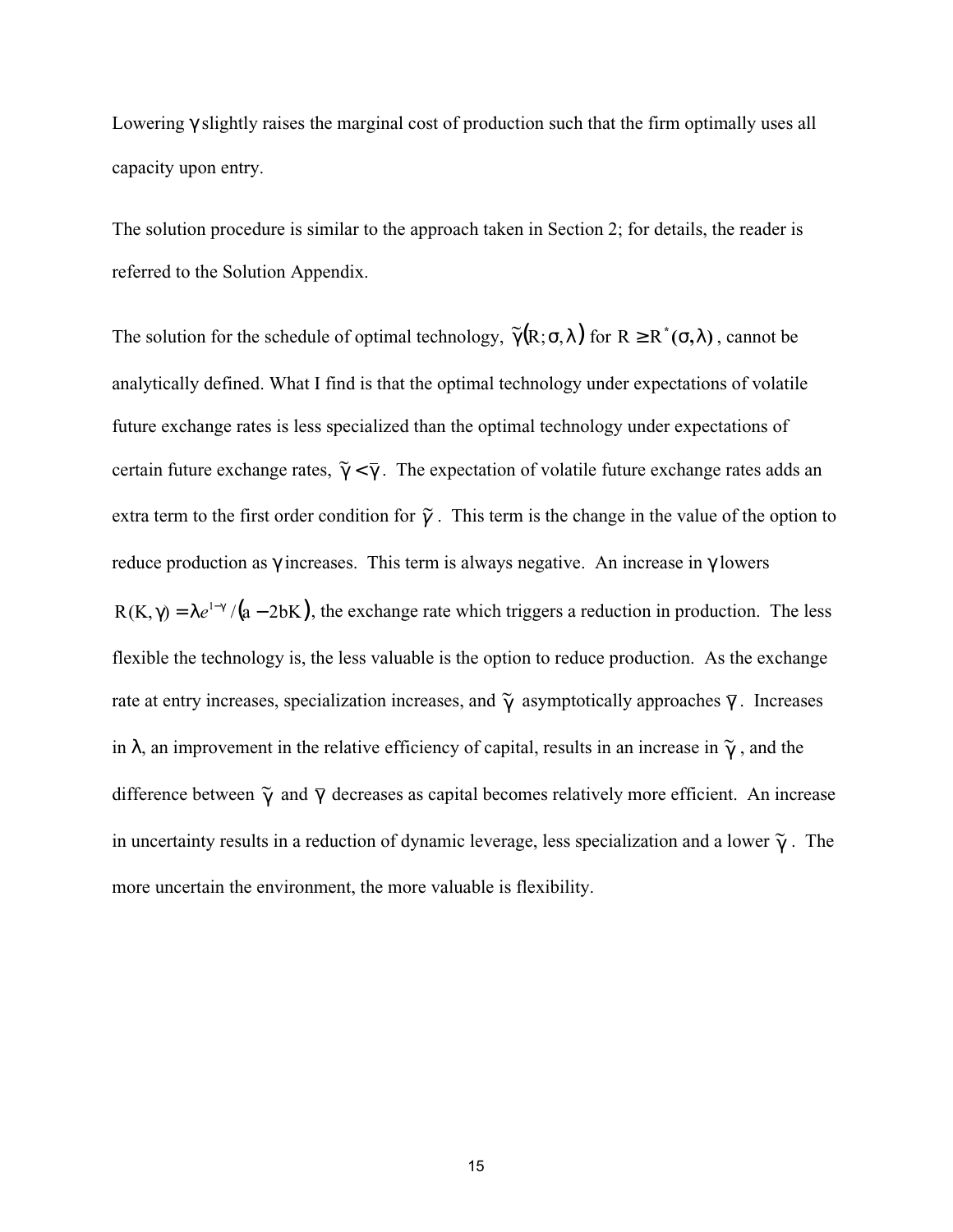

Figure 5 Optimal Technology,  $\gamma^*(σ,λ)$ 

Figure 5 plots optimal technology at the trigger point,  $\gamma^*(\sigma, \lambda)$ , as a function of volatility, assuming  $\lambda = \rho$ . As the volatility of the exchange rate increases, specialization decreases, lowering dynamic leverage. Less dynamic leverage offers the firm more flexibility for the price of higher production costs. At  $\sigma$ =0.4, the trigger point,  $(K^*, \gamma^*; R^*)$  is (4.21,0.18;0.71). The optimal technology is 0.18, down from 0.5 under certainty; dynamic leverage is 0.53, down from 1 under certainty; and the per unit full cost of production at capacity is 5% higher than under certainty.

The results of Section 3 are as expected. The higher the dynamic leverage of a technology, the more significant are the effects of volatility. Hence, the greater the uncertainty, the greater the investment in flexibility and the lower the optimal dynamic leverage. The higher the exchange rate, the less likely that the firm will need to utilize investments in flexibility; consequently, the greater the firm's investment in specialization.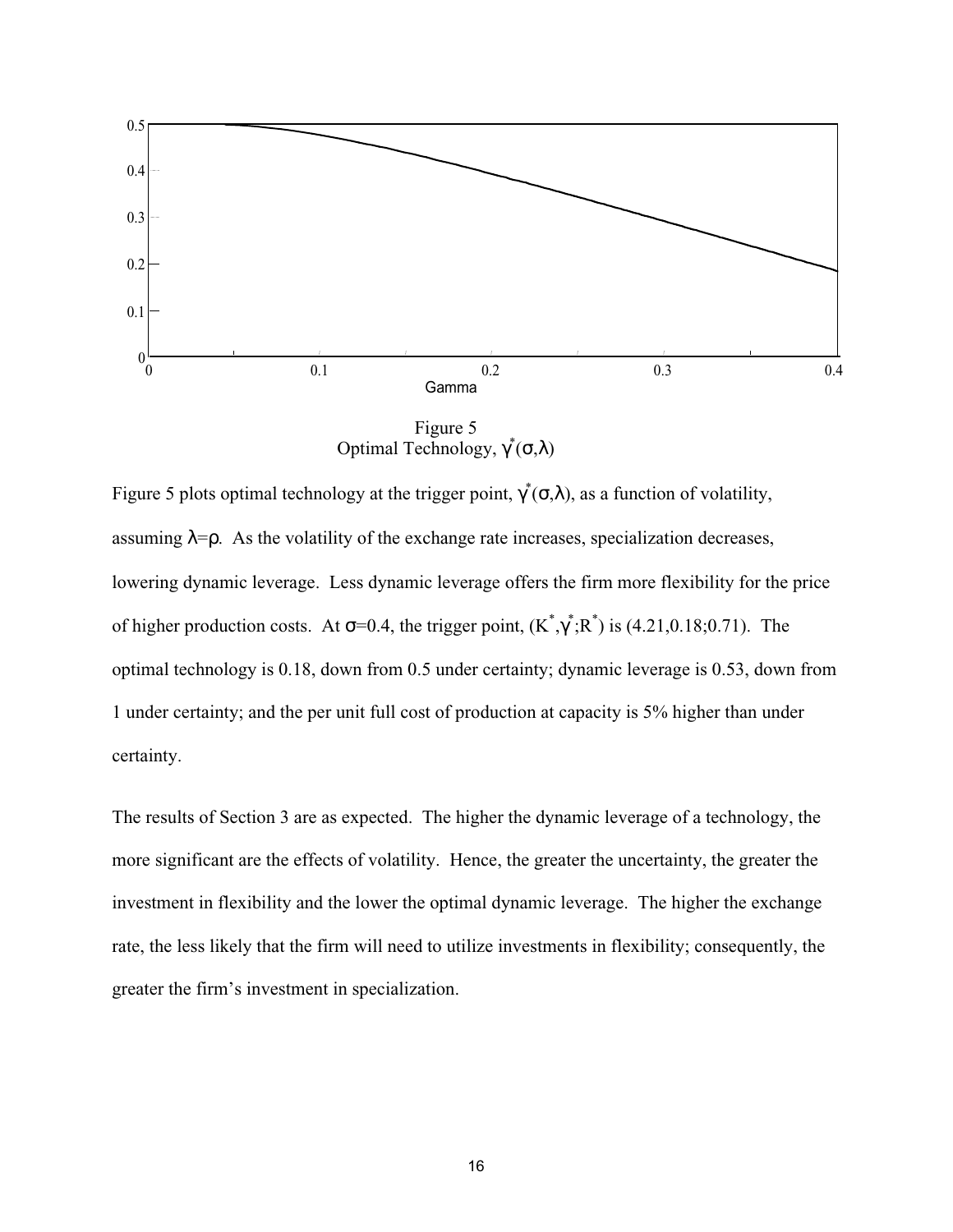## **4 Summary**

This paper considers the role of production technology in export oriented, irreversible investments made in a regime of volatile exchange rates. Technologies are characterized by their flexibility. More specialized technologies incur larger sunk costs in return for a cost advantage at the expected level of output. By reducing sunk costs and offering the firm a broader array of responses to changes in the exchange rate, flexibility reduces the cost of regret incurred by an investment. Accordingly, more flexible technologies enter the Foreign market at lower exchange rates and with higher scale. Where the firm has a choice of technology, increases in volatility lead to the selection of less specialized technologies, the sacrifice of cost advantages for flexibility.

One implication of these findings is yet another explanation for the Leontief paradox.<sup>12</sup> Traditional Heckscher-Ohlin trade theory holds that a nation exports products which make intensive use of its relatively abundant factor. Post WWII, it was generally agreed that the US was capital rich in comparison to its trading partners. Yet the industries in which the US was a net exporter were less capital intensive than import competing industries. If exports require investments in sunk costs and export markets are more volatile than domestic markets, then one might expect export technologies to be less specialized and more labor intensive than the technologies of import competing industries.

One significant issue in the choice between flexible and specialized investments, which I do not discuss, is the strategic advantage of sunk costs. Specialized, irreversible investments are a

17

<sup>&</sup>lt;sup>12</sup>The Leontief paradox is discussed in Caves and Jones (1985), pp. 130-134.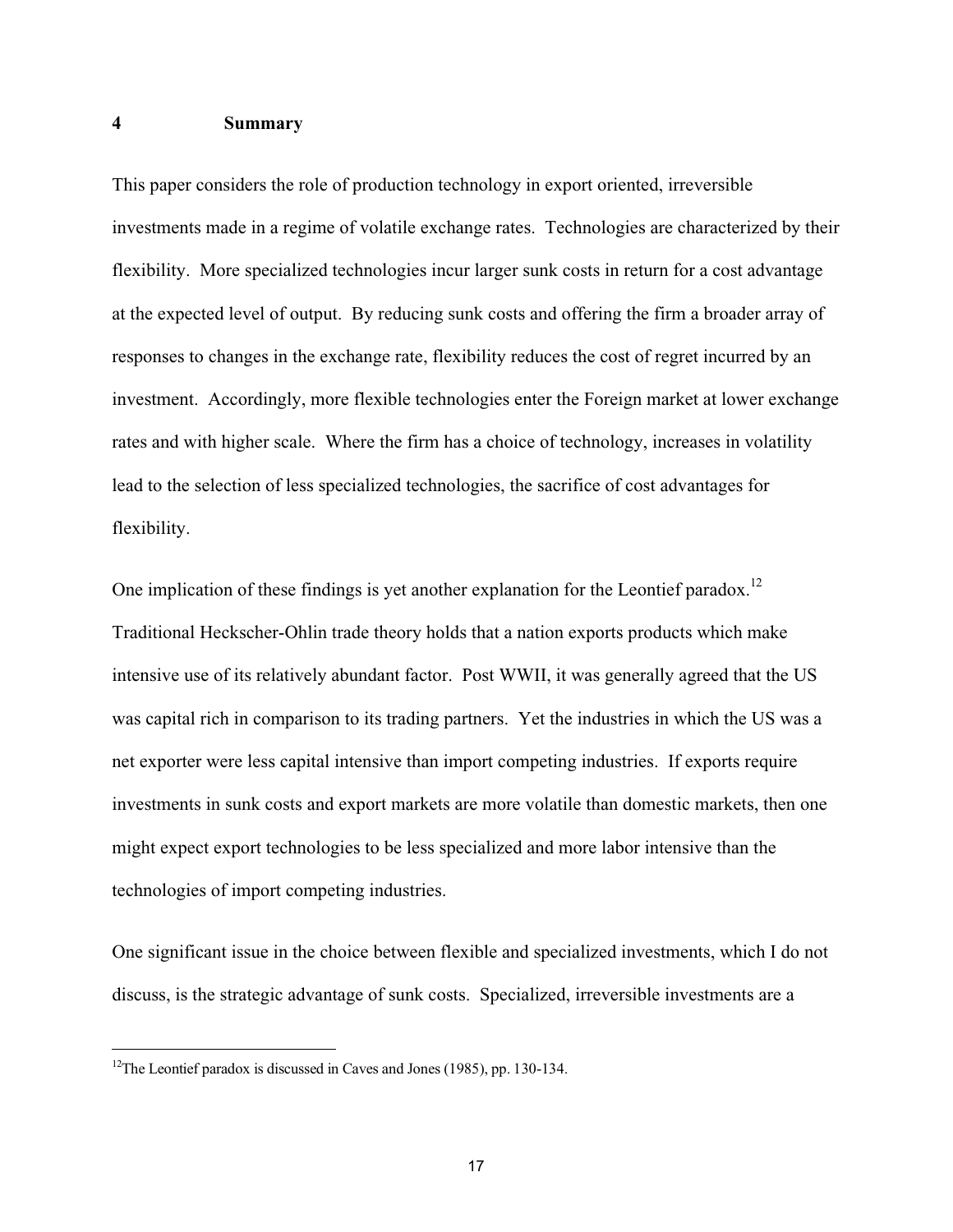credible commitment to a market and can be important deterrents to rival entry or expansion (Dixit, 1980). The higher the dynamic leverage, the more powerful is the deterrent. This strategic advantage of specialized investments will mitigate the advantages of flexibility in an oligopolistic market. The issue of strategic technology choice and the value of commitment in a volatile environment is a topic for further research.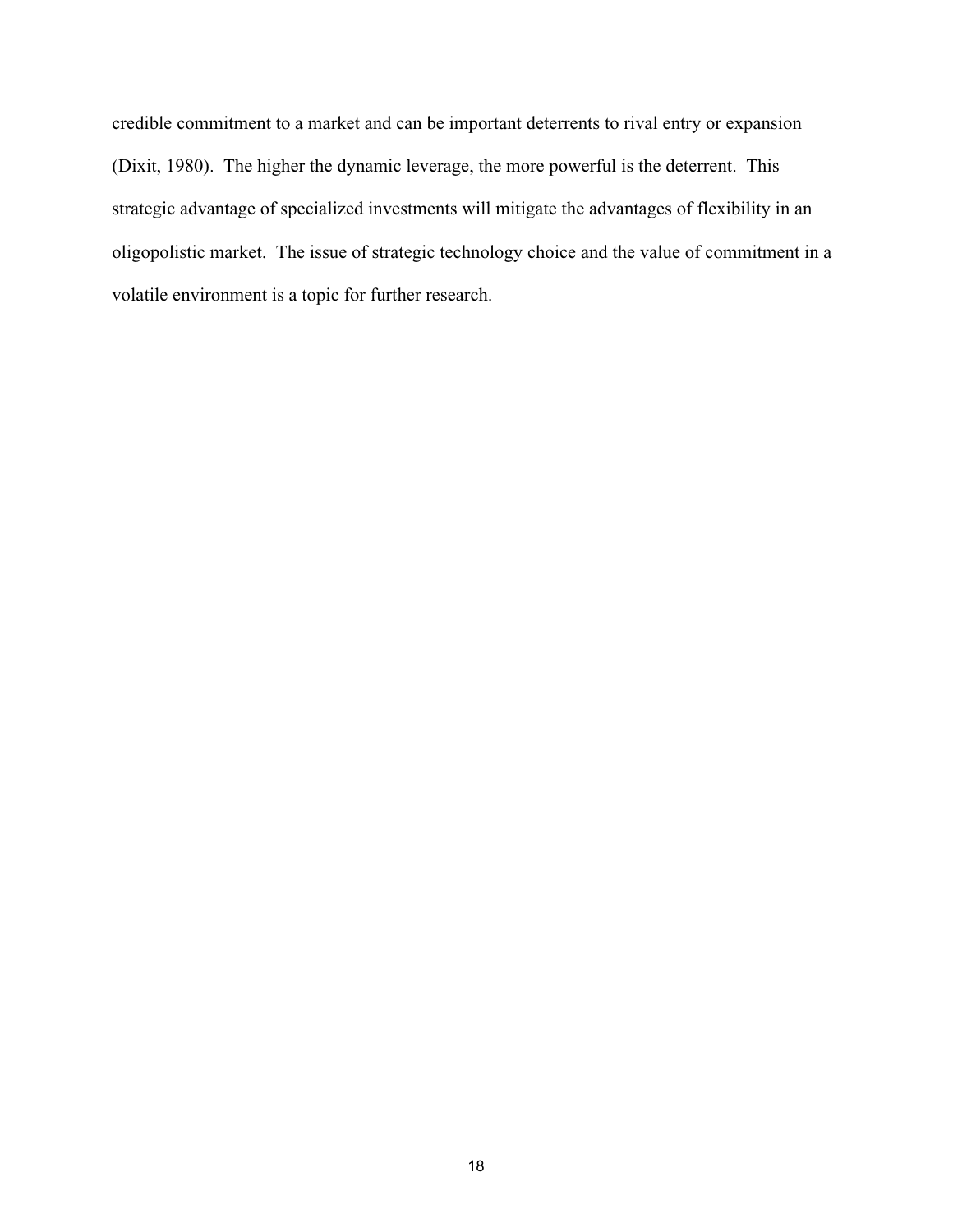## **Solution Appendix**

The solution procedure for the exogenously determined technology of Section 2 is as follows. Let  $G(K^*;R)$  represent the value of the monopolist's option to invest in production for the Foreign market.<sup>13</sup> This asset must earn the required rate of return.<sup>14</sup> The only component to the return is the expected appreciation in the value of the option. Thus:

$$
E[dG(K^*;R)/dt] = \rho G(K^*;R)
$$
\n(1)

Using Ito s Lemma and taking expectations yields:

$$
1/2\sigma^2 R^2 G_{RR}(K^*;R) = \rho G(K^*;R)
$$
 (2)

The solution for  $G(K^*;R)$  is:

$$
G(K^*;R) = A(K^*)R^{1-\beta} + D(K^*)R^{\beta} \text{ for } R \leq R^*(\sigma,\gamma)
$$
 (3)

where:

$$
\beta = \frac{1 + \left[1 + \frac{8\rho}{\sigma^2}\right]^{1/2}}{\sum_{\substack{\lim_{\sigma \to 0}} \beta = \infty \\ \sigma \to 0}} > 1 \quad \frac{\partial \beta}{\partial \sigma} < 0
$$

and  $A(K^*)$  and  $D(K^*)$  are constants to be determined.

Once the monopolist invests, there exist three alternatives: the monopolist is inactive, the monopolist operates at less than full capacity, or the monopolist operates at full capacity. For

 $13$ There are a number of options to invest, each with a different K. Since the process for R is continuous, though, only the minimum capacity will ever be built for R<R\*( $\sigma$ , $\gamma$ ). Consequently, only the option of investing K\*( $\sigma$ , $\gamma$ ) is of interest.

<sup>&</sup>lt;sup>14</sup>Pind yck (1991) discusses the issues regarding an appropriate rate of return. If spanning holds, such that there is a portfolio of traded assets whose price is perfectly correlated with the value of the firm s investment opportunity, then the return on the portfolio of assets anchors the required return on the investment opportunity. If spanning does not hold, however, then there is no correct rate of return on the investment opportunity and valuation is subject to an arbitrary choice of the discount rate. The ability to sell the investment opportunity or spin it off into a traded entity should be sufficient to anchor the discount rate.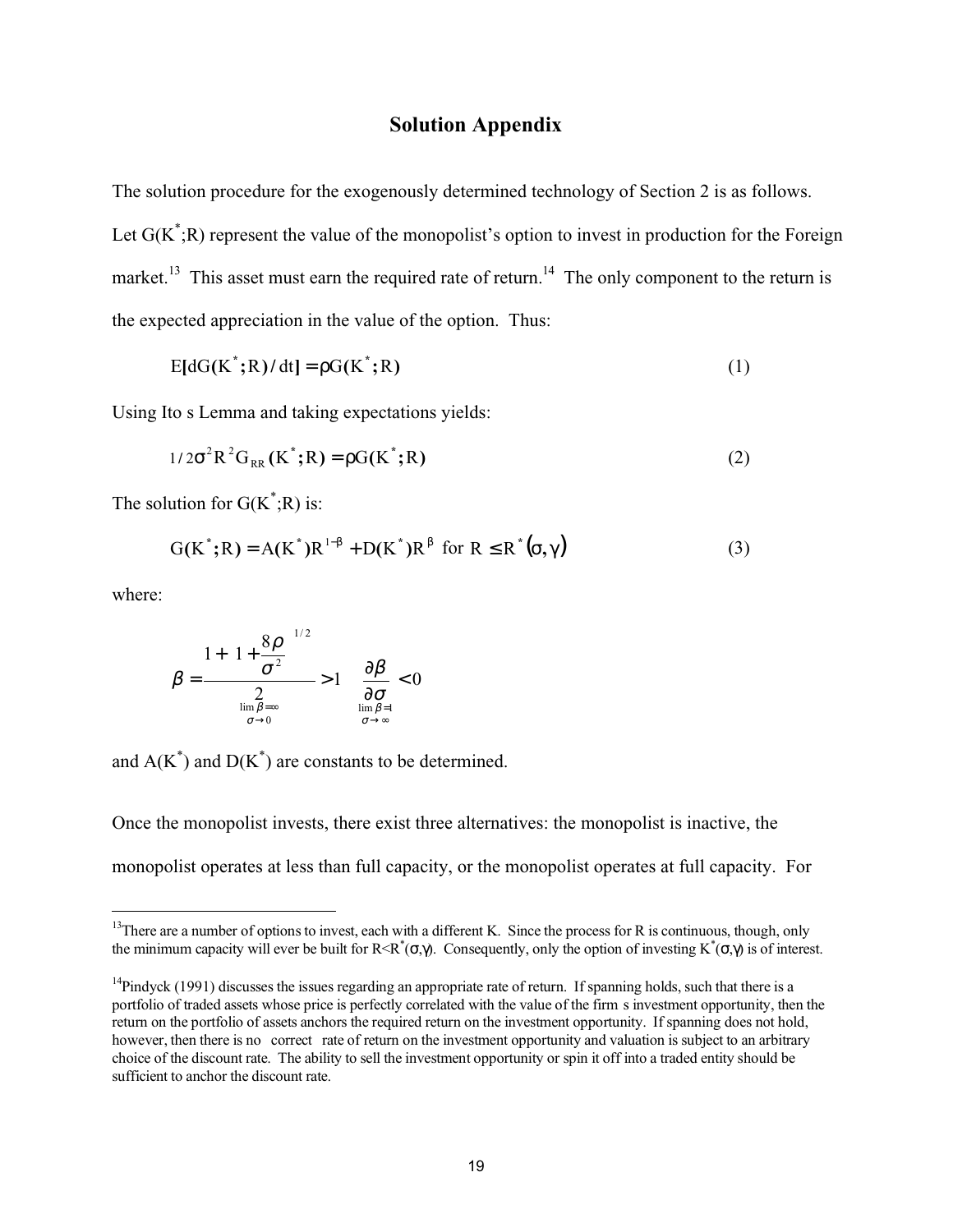$R > R(K; \gamma) = (1 - \gamma)v/(a - 2bK)$ , the monopolist operates at full capacity and owns an option to reduce production if the HC appreciates sufficiently. For R <  $\dot{R}$  ( $\gamma$ ) =  $(1 - \gamma)$  a, the monopolist is inactive and owns an option to produce if the HC depreciates sufficiently. For

 $\dot{R}(\gamma) < R < R(K; \gamma)$  the monopolist operates at less than 100% of capacity and owns options to reduce or increase production in response to changes in the exchange rate. For each of these three alternatives, there is a similar equation for the instantaneous required rate of return on the asset.

The resulting system of four equations completely describes the value of the firm's position, either in or out of the market, at any exchange rate. There are 10 unknowns to be determined: eight constants which are functions of scale; the trigger point,  $(K^*; R^*)$ ; and the schedule of optimal capacity,  $\widetilde{K}(R;\sigma,\gamma)$ , for  $R \geq R^*(\sigma,\gamma)$ . To solve for these 10 unknowns, there exist 10 standard boundary conditions. The first two boundary conditions state that if the FC becomes worthless, then the firm's position in the Foreign market, either as an opportunity to invest or as capacity in place, also becomes worthless. The third condition shows that as the HC becomes worthless, it becomes increasingly unlikely that the HC will ever appreciate sufficiently to force the firm to reduce production below capacity. Accordingly, the option to reduce production becomes worthless and the value of the firm becomes the expected present value of operations at capacity. Six of the conditions are the standard value matching and smooth pasting conditions governing the change in the value of the firm as the exchange rate approaches  $\dot{R}(\gamma)$ , where the firm chooses to become inactive, and as the exchange rate approaches  $R(K; \gamma)$  where production becomes capacity constrained. The last condition governs the optimal choice of scale upon entry; this is a standard marginal cost equals marginal benefit requirement.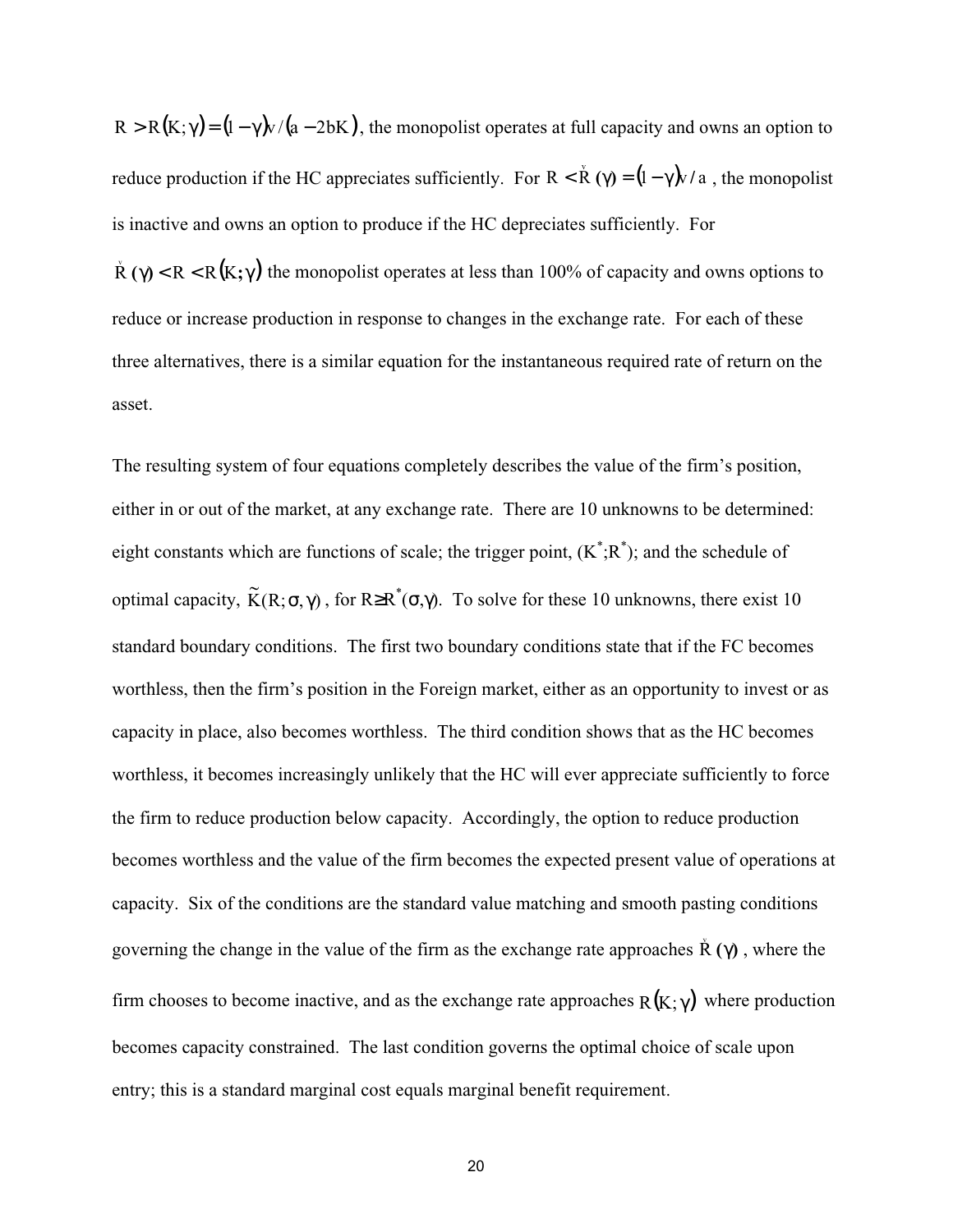The solutions for optimal capacity,  $\widetilde{K}(R;\sigma,\gamma)$  for  $R \geq R^*(\sigma,\gamma)$ , and the trigger point,  $(K^*;R^*)$ , depend upon the capacity utilization at the time of entry and must be determined numerically.

For the endogenously determined technology of Section 3, the solution procedure is no different; simply replace all occurrences of  $\gamma k$  with  $e^{\gamma}$  and all occurrences of (1- $\gamma$ )v with  $\lambda e^{1-\gamma}$ . There is one additional unknown, the schedule of optimal technologies,  $\tilde{\gamma}(R;\sigma,\lambda)$  for  $R \geq R^*(\sigma,\lambda)$ . Accordingly, there is one additional boundary condition which is a standard marginal cost equals marginal benefit condition governing technology choice. The solution for the schedule of optimal technology cannot be analytically defined and must be determined numerically.